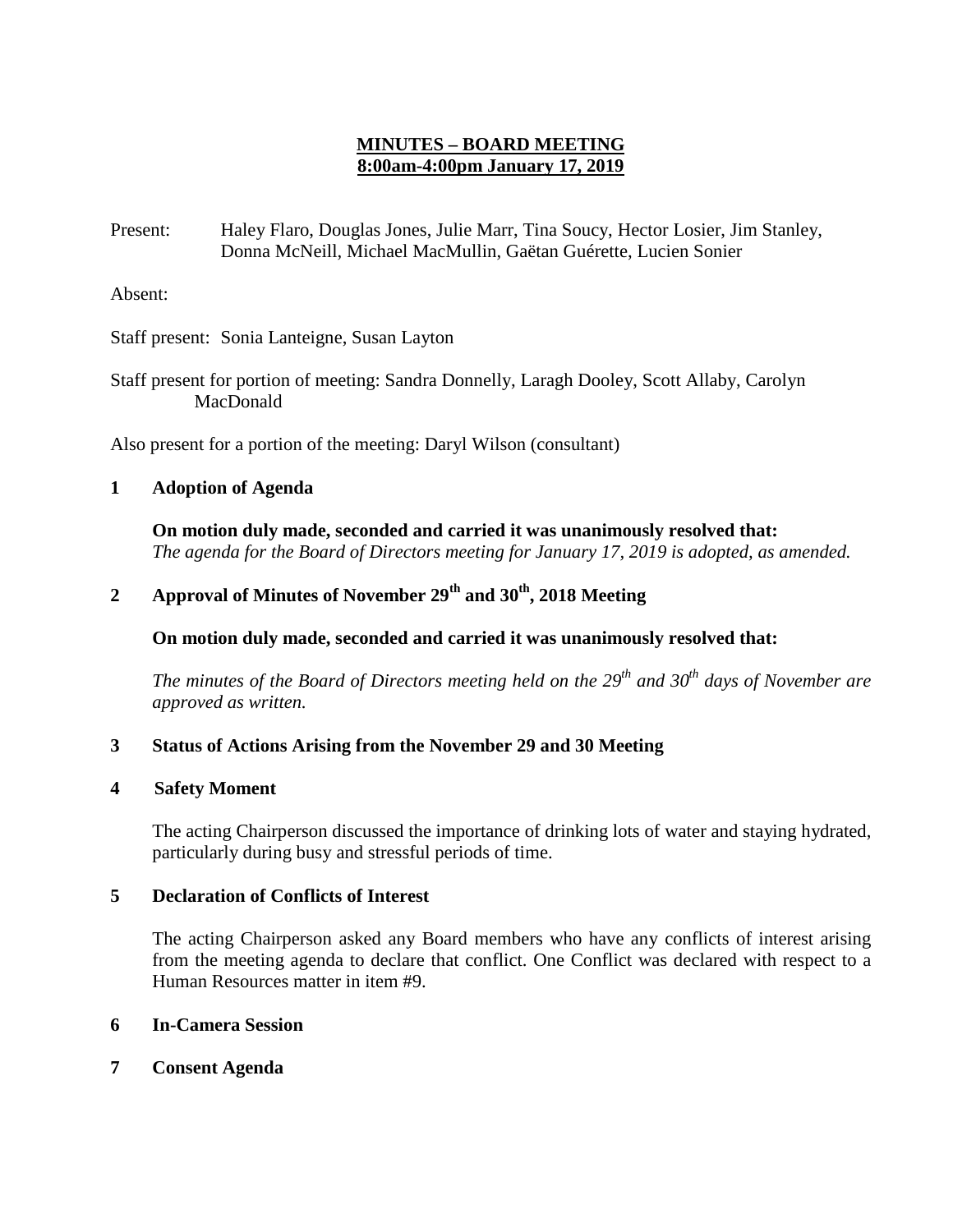- (a) Revisions to the Governance Committee Terms of Reference;
- (b) Approval of Signing officers; and
- (c) Translation of Policies 21-106 ("Accident Reporting and Application for Benefits"), 21-111 ("Conditions for Entitlement – Occupational Diseases") and 21-250 ("Permanent Physical Impairment")

#### **On motion duly made, seconded and carried it was unanimously resolved that:**

*The items in the Consent Agenda were approved as presented.* 

#### **8 Chairperson's Report**

The acting Chairperson welcomed board members to the meeting.

- a) The acting Chairperson discussed:
	- i. next steps on completing the Board Skills Matrix and making the document available to Board Members electronically;
	- ii. Training opportunities for Diligent and Diligent messenger;
	- iii. The Board work plan, which will be a regular item under the Chairperson's report at all Board meetings on a go forward basis.

## **9 Human Resources and Compensation Committee Update**

#### **a) 2019 Goals, Objective and Performance Measures**

Based on the Strategic Plan, staff presented the Key Performance Indicators. The Board discussed wanting additional information related to benchmarking for the measures that were identified as "Baseline" for the 2019 year.

#### **On motion duly made, seconded and carried it was unanimously resolved that:**

*The Key Performance Indicators be approved, provided that additional benchmarking information is provided, specifically for the baseline measures, as that information becomes available.* 

## **b) Organizational Structure Update**

#### **i. Compensation Recommendation related to Reorganization**

One Director left the room for this discussion, due to a conflict of interest being declared.

Board members asked a number of questions relating to the impacts to employees, financial considerations and legal risk to WorkSafeNB.

#### **On motion duly made, seconded and carried it was unanimously resolved that:**

*Management would return with additional information on item 9(b)(i) that provides further analysis from a financial and risk perspective.* 

After further discussion on the Board's role in these types of matters, a second motion was passed as follows:

**On motion duly made, seconded and carried it was unanimously resolved that:**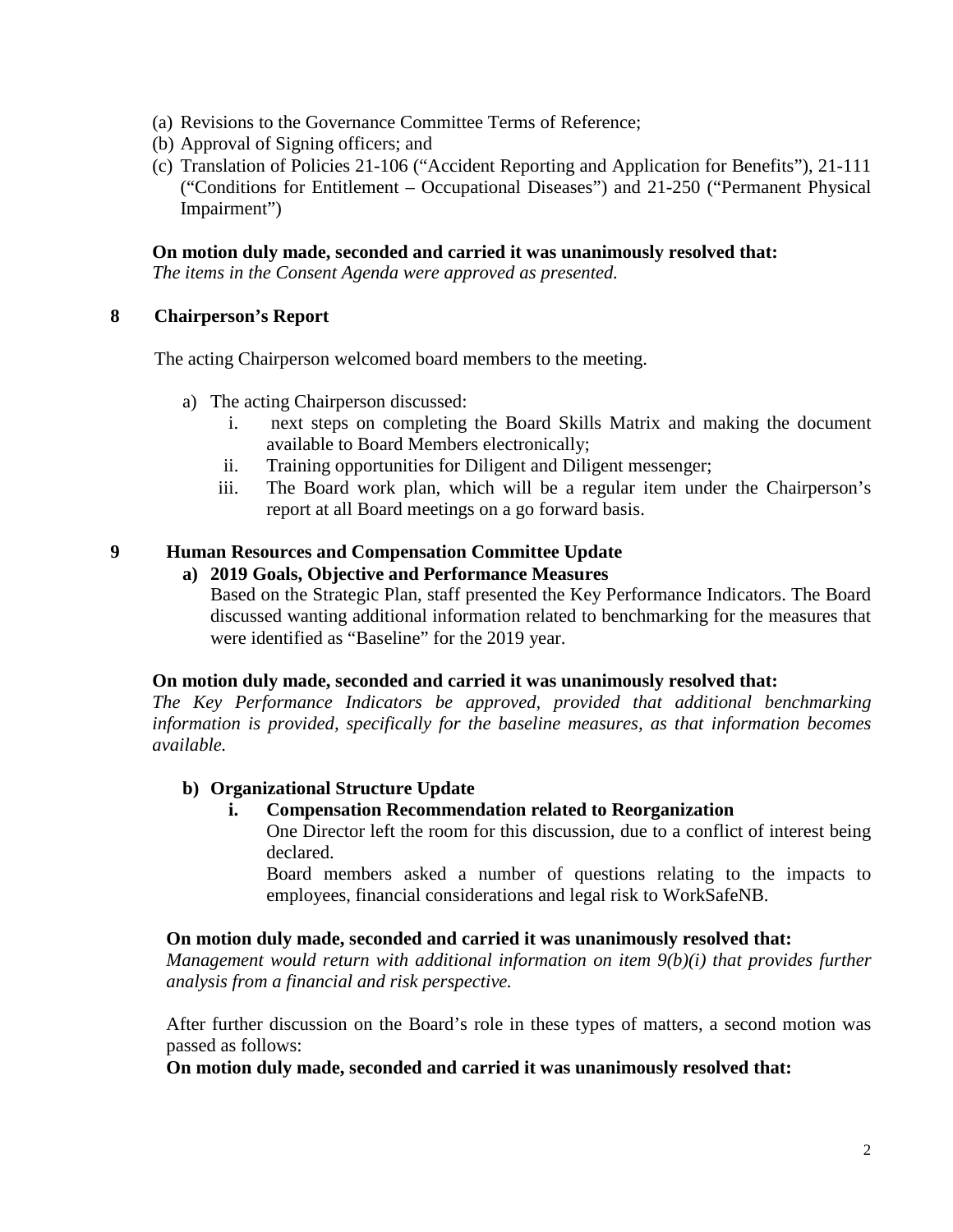*That the above-noted motion be rescinded and the decision related to item 9(b)(i) be deferred to management, as it is an operational matter. Furthermore, the agenda be revised to reflect item 9(b)(i) as an information item.* 

## **c) CEO Performance Assessment Template**

The Board reviewed the components and format of the CEO Performance Assessment Template and discussed the process for proceeding with the CEO's assessment.

## **On motion duly made, seconded and carried it was unanimously resolved that:**

*The CEO Performance Assessment template be approved as presented. Additionally, the acting Chairperson and the Chair of the Human Resources and Compensation Committee would proceed with the evaluation of the President & CEO.* 

# **10 Background on Revised Policy Process**

Daryl Wilson gave a presentation entitled "The Board's Role in Developing Policy", which included a review of the applicable Governance polices and a discussion of the Board's role in setting policy.

## **11 Directors and Officers ("D&O") Insurance**

A summary was provided on the coverage provided by D&O Insurance, the benefits, and the next steps on obtaining this insurance for the Directors and Officers of WorkSafeNB.

## 12 **New Policy**

## **a) Violence and Harassment**

As part of the Policy review, staff provided information on the legislative provisions requiring this policy together with the applicable legislative requirements in other provinces.

## **On motion duly made, seconded and carried it was unanimously resolved that:**

*The Human Resources and Compensation Committee recommends the approval of Policy 33-100 Violence and Harassment, to the Board of Directors, effective April 1, 2019.* 

## **b) New Travel Expense Directive**

Management presented revisions to the polices concerning Board Travel expenses, recommending alignment with the Government of New Brunswick rates, pursuant to the recommendation in the Auditor General's Report.

## **On motion duly made, seconded and carried it was unanimously resolved that:**

*To address the Auditor General recommendation, the Human Resources and Compensation Committee recommends the Board of Directors approve the following policy changes:*

*Approve Directive 32-407.01, "Expenses - Board and Non-bargaining Employees", (release 16) be approved and rescind release 15;* 

*Policy 32-401, "Expenses, Allowances and Per Diems for Part-time Members of the Board of Directors"( release 6) be rescinded; and*

*Rescind Fee Schedule 39-205, "Expense Rates and Allowances for Part-time Members of the Board of Directors" (release 12).*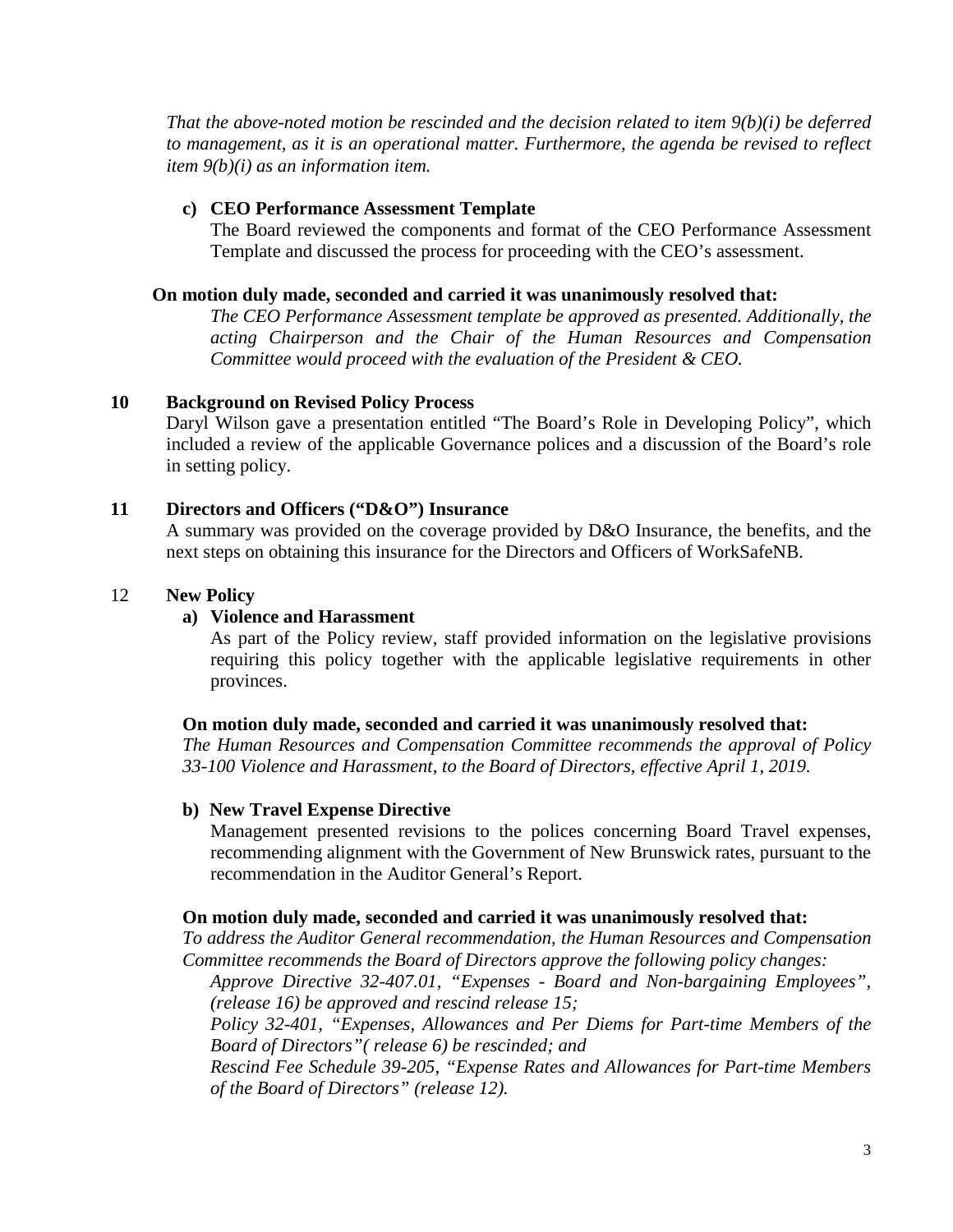## **13 Policy Updates as a Result of Legislative Change**

a) Determining Continued Eligibility for Loss of Earnings Benefits

Updates were made to this policy resulting from legislative change in December, 2018, which provides that benefits are terminated when a personal intervening condition becomes the dominant cause of the worker's inability to return to work or participate in rehabilitation. Additionally, the policy was revised to remove administrative procedures.

## **On motion duly made, seconded and carried it was unanimously resolved that:**

*Policy 21-214 (release 2), "Determining Continued Eligibility for Loss of Earnings Benefits" is approved and release 1 is rescinded and Policy 25-010, "Personal Non-Compensable Intervening Conditions During Rehabilitation", release 4, is also rescinded.*

b) Pre-existing Conditions

Updates were made to this policy resulting from legislative change in December, 2018, which establishes that when an injury aggravates a pre-existing condition, compensation reasonably attributable to the injury is payable. Additionally, the policy was revised to remove administrative procedures.

# **On motion duly made, seconded and carried it was unanimously resolved that:**

*Policy 21-101, "Pre-existing Conditions" (release 5) be approved and Policy 21-101 "Conditions for Entitlement - Pre-existing Conditions" (release 4) be rescinded.*

## **14 Policy Updates as a Result of Legislative Change continued**

a) Allocation of Claim Cost

Updates were made to this policy resulting from legislative change in December, 2018, which clarified that only the costs associated with an aggravation of a pre-existing condition are paid by the fund. Additionally, the policy was revised to remove administrative procedures.

**On motion duly made, seconded and carried it was unanimously resolved that:** *Policy 21-300, "Allocation of Claim Costs" (release 7) be approved and release 6 of this Policy be rescinded.* 

b) Decision Making

Updates were made to this policy resulting from legislative change in December, 2018, which provided WorkSafeNB with the exclusive jurisdiction to establish policies and determine benefit entitlement. Additionally, the policy was revised to remove administrative procedures.

**On motion duly made, seconded and carried it was unanimously resolved that:** *Policy 21-113, "Decision-making" (release 4) be approved and release 3 be rescinded.* 

c) Medical Aid Principles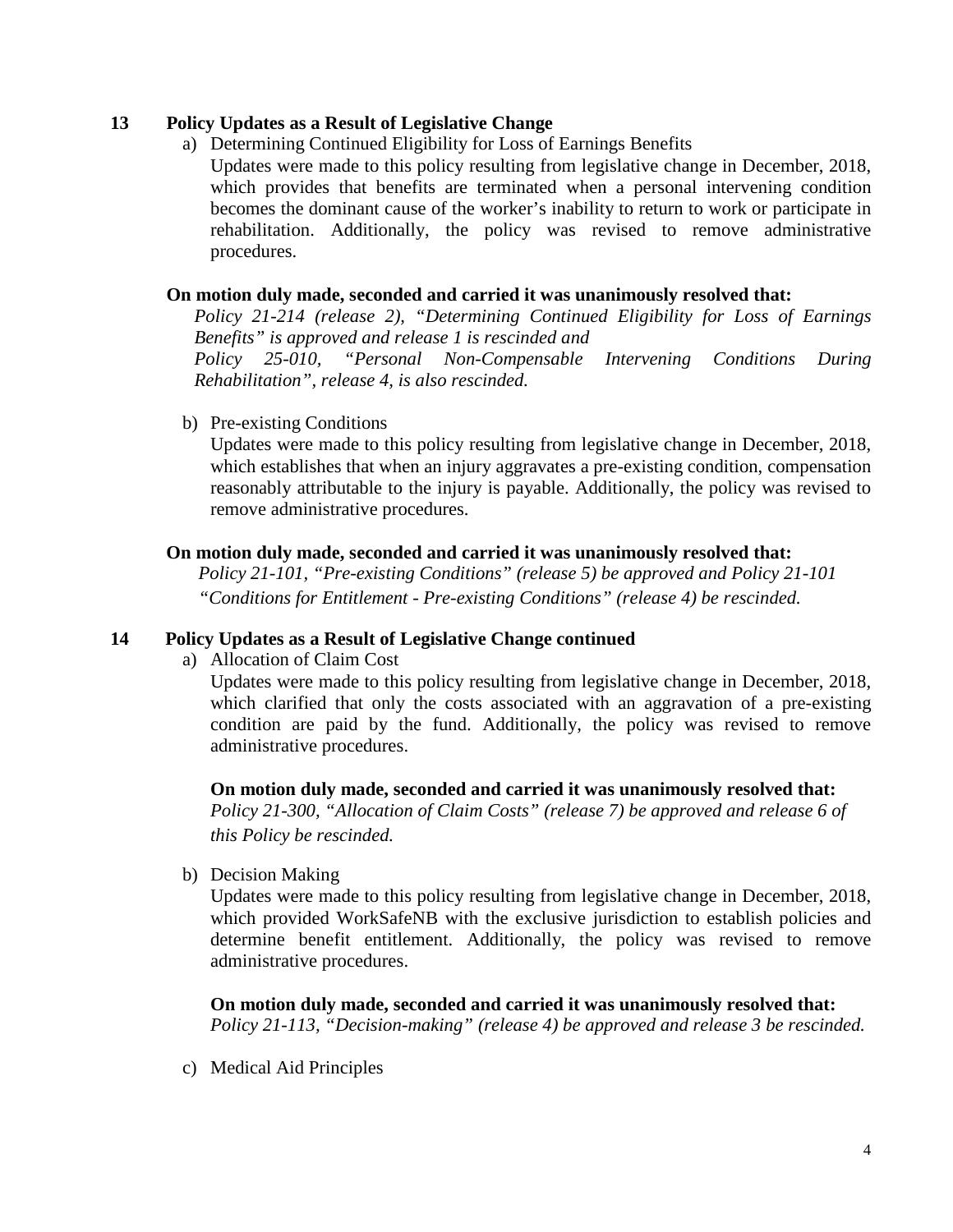Updates were made to this policy resulting from legislative change in December, 2018, providing WorkSafeNB with the authority to determine the necessity, character, and sufficiency of the medical aid for which it will pay. Additionally, the policy was revised to remove administrative procedures.

## **On motion duly made, seconded and carried it was unanimously resolved that:**

*Policy 25-001, "Medical Aid – Principles" be approved (release 7) and that release 6 be rescinded.*

#### **15 Policy Updates as a Result of legislative Change continued**

#### a) **Calculation of Benefits**

Updates were made to this policy resulting from legislative change in December, 2018, providing for the waiting period reduction in addition to two new conditions to end benefits. Additionally, the policy was revised to remove administrative procedures.

# **On motion duly made, seconded and carried it was unanimously resolved that:**

*Policy 21-210, "Determining Average Earnings" (release 4) be approved and Policy 21-210, "Calculation of Benefits" (release 3) be rescinded.* 

#### b) **Waiting Period**

Updates were made to this policy resulting from legislative change in December, 2018, providing reducing that wait period from two days, starting July 1, 2019, one day starting July 1, 2020, and eliminating the wait period as of July 1, 2021. Additionally, the policy was revised to remove administrative procedures.

**On motion duly made, seconded and carried it was unanimously resolved that:**

*Policy 21-211, "Unpaid Waiting Period" (release 3) be approved and release 2 be rescinded.* 

#### **16 Stakeholder Consultation**

Management reviewed the current methods in which Board Members engage with stakeholders and proposed a new process for Board stakeholder engagement.

#### **On motion duly made, seconded and carried it was unanimously resolved that:**

*WorkSafeNB will rotate the Board of Directors' meetings around the Province and schedule sessions with stakeholders to understand their ideas, concerns, and feedback.* 

#### **17 Financial Update**

The acting Chief Financial Officer provided a presentation on preliminary 2018 year end results.

#### **On motion duly made, seconded and carried it was unanimously resolved that:**

*The acting Chief Financial Officer's report is received as submitted.*